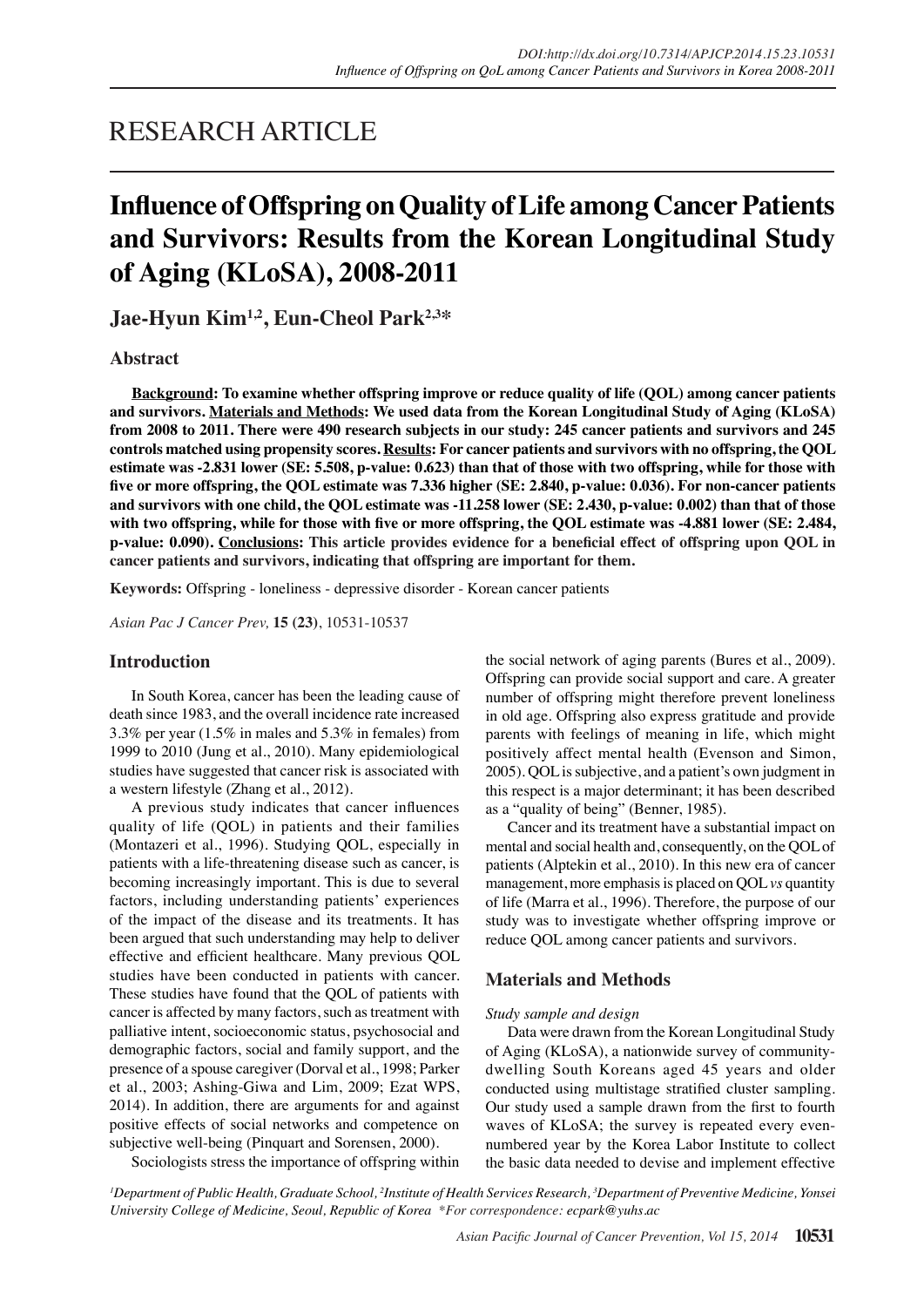#### *Jae-Hyun Kim and Eun-Cheol Park*

#### **Table 1. General Characteristics of Study Subjects at Baseline (2008) after Propensity Score Matching**

|                                      |                            |                      | Total                                                    | Cancer                |              |                   | P-value                                                                  |        |      |              |
|--------------------------------------|----------------------------|----------------------|----------------------------------------------------------|-----------------------|--------------|-------------------|--------------------------------------------------------------------------|--------|------|--------------|
|                                      |                            | N                    | $\%$                                                     | Yes                   | $\%$         | $\rm No$          | $\%$                                                                     |        |      |              |
| Number of offspring                  | $\overline{0}$             | 15                   | 3.1                                                      | $\tau$                | 46.7         | 8                 | 53.3                                                                     | 0.812  |      |              |
|                                      |                            | 40                   | 8.2                                                      | 19                    | 47.5         | $21\,$            | 52.5                                                                     |        |      |              |
|                                      | 2                          | 125                  | 25.5                                                     | 64                    | 51.2         | 61                | 48.8                                                                     |        |      |              |
|                                      | 3                          | 143                  | 29.2                                                     | 77                    | 53.9         | 66                | 46.2                                                                     |        |      |              |
|                                      | 4                          | 81                   | 16.5                                                     | 40                    | 49.4         | 41                | 50.6                                                                     |        |      |              |
|                                      | $\geq 5$                   | 86                   | 17.6                                                     | 38                    | 44.2         | 48                | 55.8                                                                     |        |      |              |
| Proportion of cohabitating offspring | $\theta$                   | 268                  | 54.7                                                     | 136                   | 50.8         | 132               | 49.3                                                                     | 0.538  |      |              |
|                                      | >0 and ≤0.499              | 100.000              | 20.4                                                     | 53                    | 53.0         | 47                | 47.0                                                                     |        |      |              |
|                                      | $\ge 0.500$                | 122                  |                                                          | 56                    | 45.9         | 66                | 54.1                                                                     |        |      |              |
| Average age of offspring (years)     | $Q1$ ( $\leq 31.3$ )       | 140                  | $\frac{24.9}{28.3}$                                      | $65$ <b>10.1</b>      | 46.4         | 75<br>20.3        | 53,6                                                                     | 0.329  |      | 12.8         |
|                                      | Q2 (31.4-44.9)             | 202                  | 41.2                                                     | 109                   | 54.0         | 93                | 46 0                                                                     |        |      |              |
|                                      | $Q3 (=45.0)$               | 75.048               | 30.2                                                     | 71                    | 48.0         | 77                | 25.02 0                                                                  |        | 30.0 |              |
| Number of male offspring             | $\Omega$                   | 71                   | 14.49                                                    | 40                    | 56.34        | 31                | 43 66                                                                    | 0.543  |      |              |
|                                      |                            | 185                  |                                                          | 9046.8                | 48.65        | 95                | 5135                                                                     |        |      | 51.1         |
|                                      | 2                          | 150                  | $\frac{37-76}{30.61}$                                    | 77                    | 51.33        | 73                | 48,67                                                                    |        |      |              |
|                                      | $\geq$ 3                   | 50.084               | 17.14                                                    | 38                    | 45           | 454.2<br>46       | $31.5^{4/76}$                                                            |        |      |              |
| Number of female offspring           | $\Omega$                   | 113                  | 23.06                                                    | 54                    | 47.<br>79    | 59                | 52 21                                                                    | 0.8969 | 30.0 |              |
|                                      |                            | 140                  | 28.57                                                    |                       | 50.7         | 69                | 49 29                                                                    |        |      |              |
|                                      | 2                          | 142                  | 28.98                                                    |                       | 52.          | 68                | 4789                                                                     |        |      |              |
|                                      | $\geq 3$                   | 25.0 <sub>95</sub>   | 19.39                                                    | $\frac{6}{2}$ 38.0    | 48.4         | 49                | 5158                                                                     |        |      |              |
| Age (years)                          | $\leq 59$                  | 153                  | 33123                                                    |                       | 47.          | 81                | 31.529                                                                   | 0.4024 | 30.0 | 33.1         |
|                                      | $60 - 69$                  | 172                  | 35.1                                                     | 93                    | 54.          | 23.7<br>79        | 45 9                                                                     |        |      |              |
|                                      | $\geq 70$                  | $\frac{d^{65}}{214}$ | 33.7                                                     | 80                    | 48.          | 85                | 515                                                                      |        |      |              |
| Sex                                  | Male                       |                      | 43.7                                                     | 102                   | 47.7         | 112               | $\frac{52.3}{948.2}$                                                     | 0.362  |      |              |
|                                      | Female                     | 276                  | $56\overline{5}$                                         | 143                   | 51.8         | recurrence<br>133 |                                                                          |        | None |              |
| Residential region                   | Urban                      | 318                  | $64\frac{8}{9}$                                          | 168                   | 52.8         | 150               | $\frac{100}{2}$<br>$\frac{100}{2}$<br>$\frac{100}{2}$<br>$\frac{100}{2}$ | 0.088  |      |              |
|                                      | Rural                      | 172                  |                                                          | 77                    | 44.8         | 95                |                                                                          |        |      |              |
| Education                            | ≤Elementary school         | 274                  | $35\frac{1}{20}$<br>$35\frac{1}{20}$<br>$14\frac{1}{20}$ | with treatment<br>133 | 48.5         | 141<br>ð          | 51.5                                                                     | 0.330  |      | Chemotherapy |
|                                      | Middle school              | 69                   |                                                          | 30                    | 43.5         | 39                | 56.5                                                                     |        |      |              |
|                                      | High school                | 101                  |                                                          | Newly diagnosed<br>57 | 56.4         | sistence<br>44    | 43.6                                                                     |        |      |              |
|                                      | $\geq$ College             | 46                   |                                                          | 25                    | 54.4         | 21                | 45.7                                                                     |        |      |              |
| Marital status                       | Single                     | 396                  |                                                          | 198                   | 50.0         | è<br>198          | 50.0                                                                     | 1.000  |      |              |
|                                      | Married                    | 94                   |                                                          | 47                    | 50.0         | 47                | 50.0                                                                     |        |      |              |
| Employed                             | Yes                        | 126                  |                                                          | 54                    | 42.9         | $72\,$            | 57.1                                                                     | 0.063  |      |              |
|                                      | No                         | 364<br>82            |                                                          | 191                   | 52.5         | 173               | 47.5                                                                     |        |      |              |
| Number of interactions with friends  | Everyday                   | 238                  | 48.6                                                     | 41<br>119             | 50.0<br>24.3 | 41<br>119         | $50.0\,$<br>24.3                                                         | 1.000  |      |              |
|                                      | 1–6 times per week<br>None | 170                  | 34.7                                                     | 85                    | 17.4         | 85                | 17.4                                                                     |        |      |              |
| Income                               | Yes                        | 77                   | 15.7                                                     | 31                    | 40.3         | 46                | 59.7                                                                     | 0.063  |      |              |
|                                      | $\rm No$                   | 413                  | 84.3                                                     | 214                   | 51.8         | 199               | 48.2                                                                     |        |      |              |
| Smoking status                       | Smoker                     | 348                  | 71.0                                                     | 174                   | 50.0         | 174               | $50.0\,$                                                                 | 1.000  |      |              |
|                                      | Former smoker              | 104                  | 21.2                                                     | 52                    | 50.0         | 52                | $50.0\,$                                                                 |        |      |              |
|                                      | Never smoker               | 38                   | 7.8                                                      | 19                    | 50.0         | 19                | 50.0                                                                     |        |      |              |
| Alcohol use                          | Drinker                    | 152                  | 31.0                                                     | 57                    | 37.5         | 95                | 62.5                                                                     | 0.001  |      |              |
|                                      | Former drinker             | 64                   | 13.1                                                     | 40                    | 62.5         | 24                | 37.5                                                                     |        |      |              |
|                                      | Never drinker              | 274                  | 55.9                                                     | 148                   | 54.0         | 126               | 46.0                                                                     |        |      |              |
| Depressive symptoms                  | Yes                        | 90                   | 18.4                                                     | 52                    | 57.8         | $38\,$            | 42.2                                                                     | 0.102  |      |              |
|                                      | No                         | 400                  | 81.6                                                     | 193                   | 48.3         | 207               | 51.8                                                                     |        |      |              |
| Chronic disease                      | Yes                        | 266                  | 54.3                                                     | 133                   | 50.0         | 133               | 50.0                                                                     | 1.000  |      |              |
|                                      | $\rm No$                   | 224                  | 45.7                                                     | 112                   | 50.0         | 112               | 50.0                                                                     |        |      |              |
| Total                                |                            | 490                  | 100.0                                                    | 245                   | 50.0         | 245               | $50.0\,$                                                                 |        |      |              |
|                                      |                            |                      |                                                          |                       |              |                   |                                                                          |        |      |              |

social and economic policies that address emerging trends related to population aging. The original KLoSA study population comprised South Koreans living in 15 large administrative areas.

survey, in 2010, followed up with 7,920 subjects, who represented 80.3% of the original panel, and the fourth survey, in 2012, followed up with 7,486 subjects, who represented 76.2% of the original panel.

In the first baseline survey in 2006, 10,254 individuals in 6,171 households (1.7 per household) were interviewed using the Computer-Assisted Personal Interviewing method. There were 292 individuals with cancer. The second survey, in 2008, followed up with 8,688 subjects, who represented 86.6% of the original panel. The third

Respondent samples comprise a total of 16,613 individuals (see Table 1) from 6,314 households, 16,255 individuals from 6,207 households, 15,625 individuals from 6,207 households, 14,696 individuals from 6,034 households, and 14,604 individuals from 5,735 households from wave 3 (2008) to wave 7 (2012), respectively.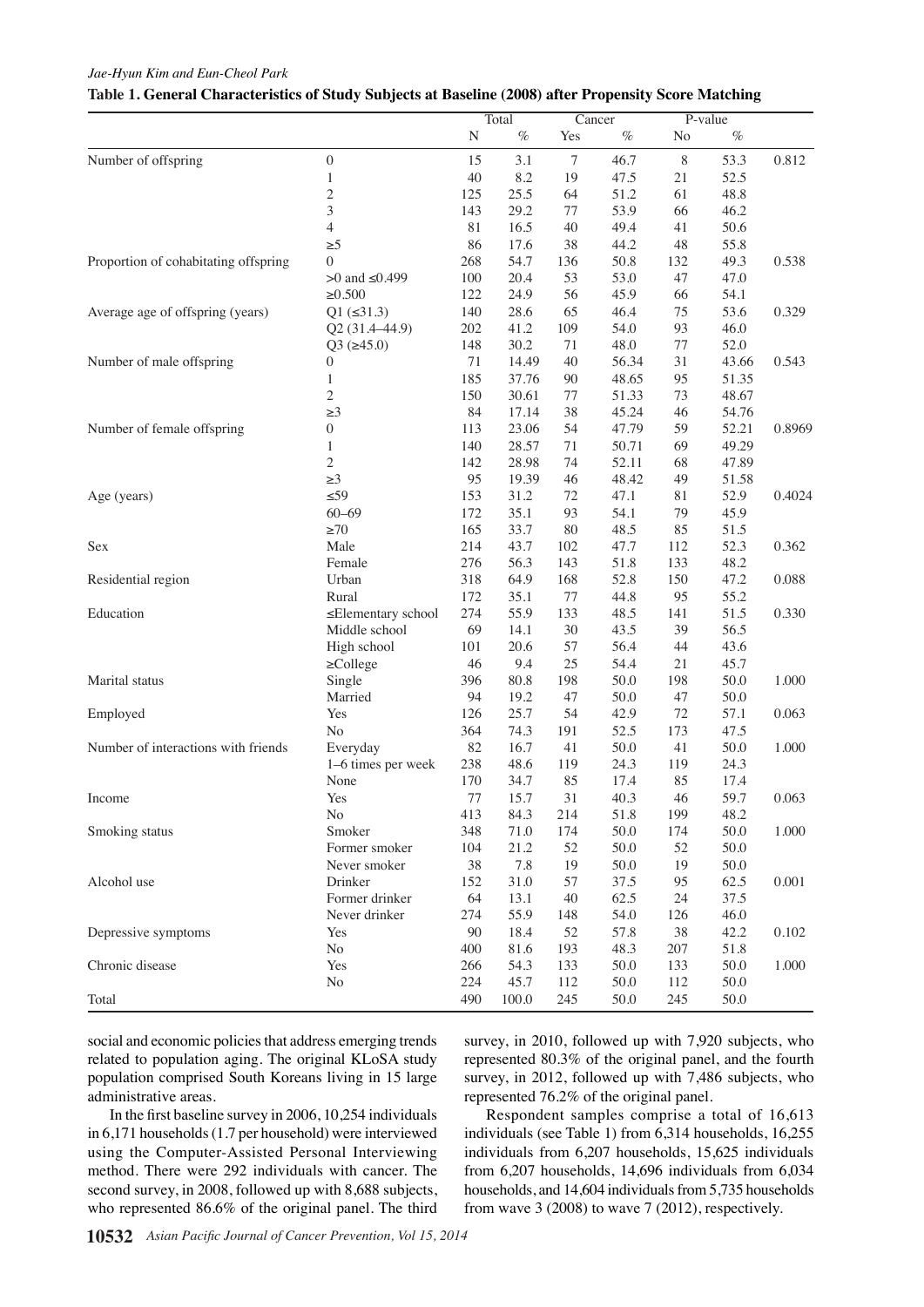### **Table 2. Quality of Life in Relation to General Study Subject Characteristics at Baseline (2008)**

|                                                  | Quality of life<br>Cancer |              |          |              |              |          |              |              |          |
|--------------------------------------------------|---------------------------|--------------|----------|--------------|--------------|----------|--------------|--------------|----------|
|                                                  | Yes<br>No                 |              |          |              |              |          |              |              |          |
|                                                  | Mean                      | <b>SD</b>    | P-value  | Mean         | <b>SD</b>    | P-value  | Mean         | <b>SD</b>    | P-value  |
| Number of offspring                              |                           |              |          |              |              |          |              |              |          |
| $\boldsymbol{0}$                                 | 43.3                      | 23.5         | < 0.0001 | 45.7         | 27.6         | < 0.0001 | 41.3         | 21.0         | < 0.0001 |
| $\mathbf{1}$                                     | 46.8                      | 29.2         |          | 45.3         | 35.3         |          | 48.1         | 23.2         |          |
| $\sqrt{2}$                                       | 57.0                      | 26.8         |          | 53.4         | 28.8         |          | 60.8         | 24.2         |          |
| $\overline{3}$                                   | 57.8                      | 23.2         |          | 56.5         | 24.3         |          | 59.2         | 22.0         |          |
| $\overline{4}$                                   | 52.3                      | 21.3         |          | 50.0         | 23.6         |          | 54.6         | 18.9         |          |
| $\geq 5$<br>Proportion of cohabitating offspring | 55.6                      | 21.9         |          | 57.6         | 20.5         |          | 54.0         | 23.0         |          |
| $\mathbf{0}$                                     | 52.1                      | 25.2         | < 0.0001 | 51.4         | 27.1         | < 0.0001 | 52.7         | 23.2         | < 0.0001 |
| $>0$ and $\leq 0.499$                            | 56.3                      | 22.2         |          | 55.1         | 23.0         |          | 57.7         | 21.4         |          |
| $\geq 50.0$                                      | 60.2                      | 23.4         |          | 57.7         | 25.7         |          | 62.4         | 21.3         |          |
| Average age of offspring (years)                 |                           |              |          |              |              |          |              |              |          |
| $Q1 (\leq 31.3)$                                 | 58.2                      | 24.5         | < 0.0001 | 55.1         | 26.9         | < 0.0001 | 60.9         | 22.0         | < 0.0001 |
| Q2 (31.4-44.9)                                   | 56.9                      | 22.7         |          | 57.9         | 23.2         |          | 55.8         | 22.1         |          |
| $Q3 (=45.0)$<br>Number of male offspring         | 49.2                      | 25.7         |          | 45.8         | 27.8         |          | 52.3         | 23.3         |          |
| $\boldsymbol{0}$                                 | 47.7                      | 30.9         | < 0.0001 | 49.0         | 33.4         | < 0.0001 | 46.1         | 27.6         | < 0.0001 |
| $\mathbf{1}$                                     | 58.4                      | 21.7         |          | 56.2         | 24.8         |          | 60.5         | 18.0         |          |
| $\sqrt{2}$                                       | 52.3                      | 24.3         |          | 51.2         | 23.9         |          | 53.4         | 24.8         |          |
| $\geq$ 3                                         | 58.2                      | 22.5         |          | 57.4         | 23.6         |          | 58.9         | 21.8         |          |
| Number of female offspring                       |                           |              |          |              |              |          |              |              |          |
| $\mathbf{0}$                                     | 55.5                      | 25.5         | < 0.0001 | 54.3         | 28.4         | < 0.0001 | 56.6         | 22.6         | < 0.0001 |
| $\mathbf{1}$                                     | 53.1<br>55.6              | 25.9<br>23.2 |          | 52.1<br>51.6 | 27.3<br>23.6 |          | 54.1<br>60.0 | 24.5<br>22.1 |          |
| $\overline{c}$<br>$\geq$ 3                       | 56.1                      | 22.7         |          | 58.5         | 24.8         |          | 53.9         | 20.5         |          |
| Age (years)                                      |                           |              |          |              |              |          |              |              |          |
| $\leq 59$                                        | 50.5                      | 25.1         | < 0.0001 | 50.0         | 27.3         | < 0.0001 | 50.9         | 23.2         | < 0.0001 |
| $60 - 69$                                        | 55.8                      | 23.9         |          | 54.9         | 25.9         |          | 56.8         | 21.4         |          |
| $\geq 70$                                        | 58.2                      | 23.7         |          | 55.4         | 24.9         |          | 60.9         | 22.4         |          |
| Sex                                              |                           |              |          |              |              |          |              |              |          |
| Male                                             | 57.7<br>52.9              | 24.0         | < 0.0001 | 57.7         | 25.1<br>26.3 | < 0.0001 | 57.6<br>55.2 | 23.0         | < 0.0001 |
| Female<br>Residential region                     |                           | 24.6         |          | 50.7         |              |          |              | 22.4         |          |
| Urban                                            | 54.7                      | 25.6         | < 0.0001 | 54.0         | 27.0         | < 0.0001 | 55.5         | 24.2         | < 0.0001 |
| Rural                                            | 55.5                      | 21.9         |          | 52.9         | 23.9         |          | 57.6         | 20.1         |          |
| Education                                        |                           |              |          |              |              |          |              |              |          |
| $\leq$ Elementary school                         | 52.0                      | 24.0         | < 0.0001 | 49.4         | 25.4         | < 0.0001 | 54.5         | 22.3         | < 0.0001 |
| Middle school                                    | 54.3                      | 22.0         |          | 51.3         | 22.9         |          | 56.7         | 21.3         |          |
| High school                                      | 60.1                      | 25.5         |          | 61.1         | 27.4         |          | 58.9<br>61.9 | 23.0<br>26.4 |          |
| $\geq$ College<br>Marital status                 | 62.0                      | 25.3         |          | 62.0         | 24.8         |          |              |              |          |
|                                                  | 57.1                      | 23.4         | < 0.0001 | 55.8         | 25.1         | <0.0001  | 58.4         | 21.5         | <0.0001  |
| Single<br>Married                                | 46.0                      | 26.5         |          | 44.7         | 28.0         |          | 47.2         | 25.1         |          |
| Employed                                         |                           |              |          |              |              |          |              |              |          |
| Yes                                              | 61.6                      | 21.1         | < 0.0001 | 60.0         | 19.1         | < 0.0001 | 62.8         | 22.5         | < 0.0001 |
| N <sub>o</sub>                                   | 52.7                      | 25.1         |          | 51.8         | 27.4         |          | 53.6         | 22.2         |          |
| Number of interactions with friends              | 43.2                      | 27.8         |          |              | 22.0         |          | 58.2         | 20.4         |          |
| Everyday<br>1--6 times a week                    | 56.4                      | 24.2         | < 0.0001 | 59.1<br>52.7 | 26.4         | < 0.0001 | 60.1         | 21.3         | < 0.0001 |
| None                                             | 58.6                      | 21.1         |          | 45.1         | 30.2         |          | 41.2         | 25.3         |          |
| Income                                           |                           |              |          |              |              |          |              |              |          |
| Yes                                              | 58.8                      | 22.2         | < 0.0001 | 55.8         | 24.1         | < 0.0001 | 60.9         | 20.9         | < 0.0001 |
| N <sub>o</sub>                                   | 54.2                      | 24.7         |          | 53.3         | 26.3         |          | 55.2         | 23.0         |          |
| Smoking status                                   |                           |              |          |              |              |          |              |              |          |
| Smoker                                           | 55.8<br>52.7              | 23.7<br>26.0 | < 0.0001 | 54.0<br>52.9 | 25.4<br>27.6 | < 0.0001 | 57.7<br>52.5 | 21.7<br>24.5 | < 0.0001 |
| Former smoker<br>Never smoker                    | 53.2                      | 26.6         |          | 52.6         | 28.1         |          | 53.7         | 25.9         |          |
| Alcohol use                                      |                           |              |          |              |              |          |              |              |          |
| Drinker                                          | 60.7                      | 21.8         | < 0.0001 | 62.1         | 20.7         | < 0.0001 | 59.8         | 22.5         | < 0.0001 |
| Former drinker                                   | 45.9                      | 25.1         |          | 45.5         | 26.8         |          | 46.7         | 22.4         |          |
| Never drinker                                    | 53.9                      | 24.9         |          | 52.6         | 26.9         |          | 55.5         | 22.4         |          |
| Depressive symptoms                              |                           |              |          |              |              |          |              |              |          |
| Yes<br>No                                        | 42.7<br>57.7              | 24.3<br>23.6 | < 0.0001 | 42.5<br>56.6 | 26.6<br>25.1 | < 0.0001 | 42.9<br>58.7 | 21.0<br>22.1 | < 0.0001 |
| Chronic disease                                  |                           |              |          |              |              |          |              |              |          |
| Yes                                              | 56.9                      | 24.1         | < 0.0001 | 54.1         | 26.1         | < 0.0001 | 59.7         | 21.7         | < 0.0001 |
| $\rm No$                                         | 52.6                      | 24.6         |          | 53.0         | 26.0         |          | 52.2         | 23.2         |          |
| Total                                            | 55.0                      | 24.4         |          | 53.6         | 26.0         |          | 56.3         | 22.6         |          |
|                                                  |                           |              |          |              |              |          |              |              |          |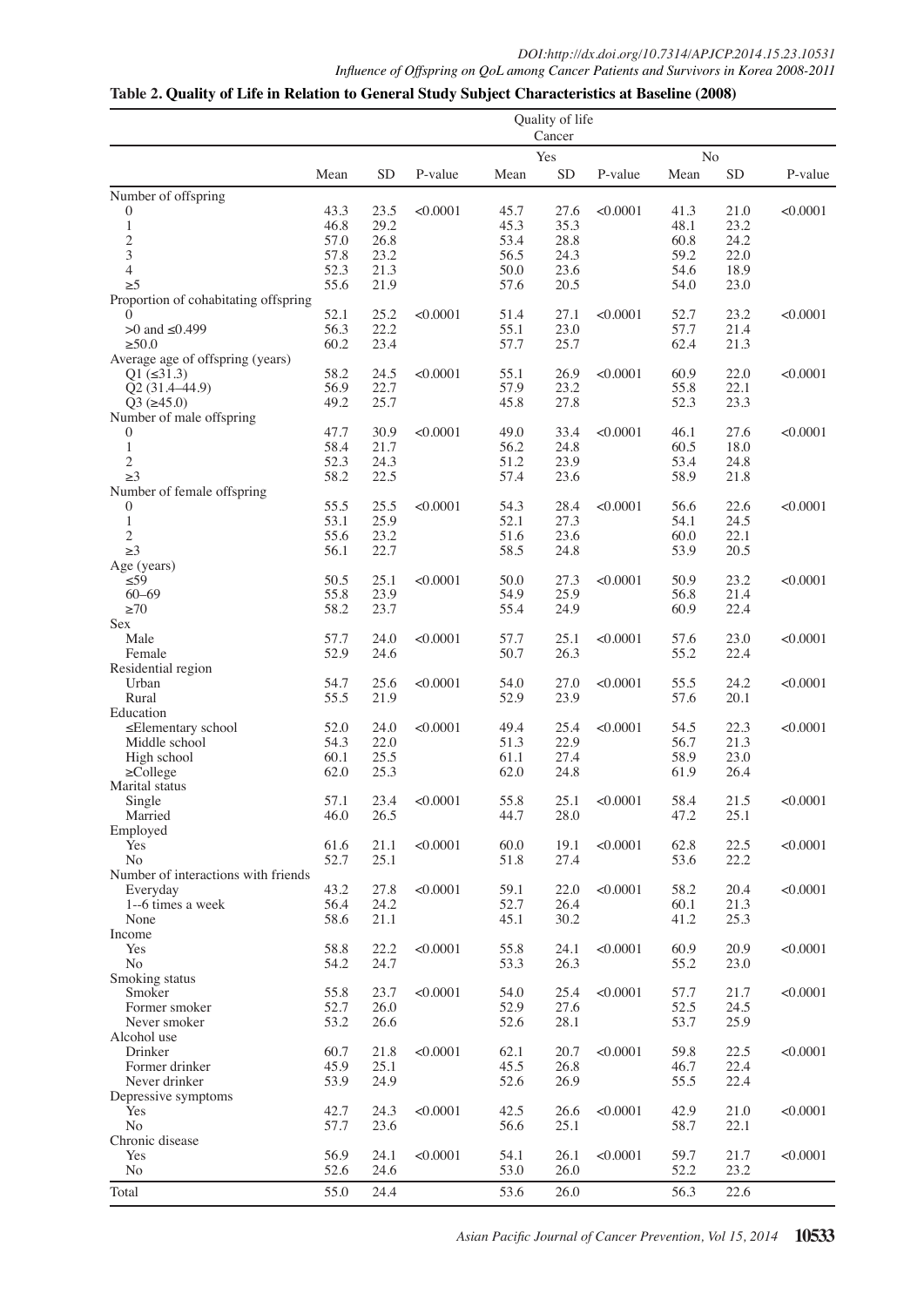#### *Jae-Hyun Kim and Eun-Cheol Park*

To investigate the association between offspring and QOL among cancer patients and survivors, we extracted a study sample using 1:1 propensity score matching (PSM), adjusting for proportion of cohabitating offspring, average number of offspring, number of male and female offspring, age, sex, residential region, education, marital status, employment status, number of interactions with friends, income, smoking status, alcohol use, self-rated health,

| Table 3. Adjusted Association between Number of Offspring and Quality of Life among Cancer Patients and |  |  |
|---------------------------------------------------------------------------------------------------------|--|--|
| <b>Survivors</b>                                                                                        |  |  |

|                                      | Cancer patients |                |                | Non-cancer patients  |                |                |  |
|--------------------------------------|-----------------|----------------|----------------|----------------------|----------------|----------------|--|
|                                      | Estimate        | <b>SE</b>      | P-value        | Estimate             | <b>SE</b>      | P-value        |  |
| Number of offspring                  |                 |                |                |                      |                |                |  |
| $\boldsymbol{0}$                     | $-2.831$        | 5.508          | 0.623          | $-9.038$             | 4.130          | 0.065          |  |
| $\mathbf{1}$                         | 3.590           | 2.978          | 0.267          | $-11.258$            | 2.430          | 0.002          |  |
| $\overline{\mathbf{c}}$              | ref             |                |                | ref                  |                |                |  |
| 3                                    | 2.531           | 2.059          | 0.259          | 0.088                | 1.795          | 0.962          |  |
| $\overline{4}$<br>$\geq 5$           | 2.739<br>7.336  | 2.660<br>2.840 | 0.337<br>0.036 | $-0.366$<br>$-4.881$ | 2.284<br>2.484 | 0.877<br>0.090 |  |
| Proportion of cohabitating offspring |                 |                |                |                      |                |                |  |
| $\Omega$                             | $-2.497$        | 2.330          | 0.289          | 1.258                | 1.683          | 0.458          |  |
| $>0$ and $\leq 0.499$                | $-1.131$        | 2.850          | 0.693          | 2.556                | 2.285          | 0.267          |  |
| $\ge 0.500$                          | ref             |                |                | ref                  |                |                |  |
| Average age of offspring (years)     |                 |                |                |                      |                |                |  |
| $Q1 (\leq 31.3)$                     | $-1.861$        | 3.612          | 0.608          | $-0.308$             | 2.157          | 0.887          |  |
| Q2 (31.4-44.9)                       | 4.345           | 2.261          | 0.058          | 3.680                | 3.029          | 0.228          |  |
| $Q3 (=45.0)$                         | ref             |                |                | ref                  |                |                |  |
| Age (years)<br>$\leq 59$             | ref             |                |                | ref                  |                |                |  |
| 60-69                                | $-4.608$        | 2.455          | 0.065          | 2.267                | 1.921          | 0.241          |  |
| $\geq 70$                            | $-6.479$        | 3.362          | 0.058          | $-0.430$             | 2.748          | 0.876          |  |
| Sex                                  |                 |                |                |                      |                |                |  |
| Male                                 | 5.966           | 2.449          | 0.016          | $-1.352$             | 1.846          | 0.465          |  |
| Female                               | ref             |                |                | ref                  |                |                |  |
| Residential region                   |                 |                |                |                      |                |                |  |
| Urban<br>Rural                       | $-1.403$<br>ref | 1.715          | 0.499          | $-2.348$<br>ref      | 1.419          | 0.282          |  |
| Education                            |                 |                |                |                      |                |                |  |
| ≤Elementary school                   | $-11.211$       | 2.800          | < 0.0001       | $-6.608$             | 2.293          | 0.004          |  |
| Middle school                        | $-10.372$       | 3.206          | 0.001          | $-3.198$             | 2.388          | 0.182          |  |
| High school                          | $-3.043$        | 2.861          | 0.289          | $-4.144$             | 2.216          | 0.063          |  |
| $\geq$ College                       | ref             |                |                | ref                  |                |                |  |
| Marital status                       |                 |                |                |                      |                |                |  |
| Single                               | ref             |                |                | ref                  |                |                |  |
| Married                              | 3.861           | 2.013          | 0.081          | 2.007                | 1.710          | 0.268          |  |
| Employed<br>Yes                      | 3.309           | 2.019          | 0.109          | 1.475                | 1.501          | 0.330          |  |
| N <sub>0</sub>                       | ref             |                |                | ref                  |                |                |  |
| Number of interactions with friends  |                 |                |                |                      |                |                |  |
| Everyday                             | ref             |                |                | ref                  |                |                |  |
| 1–6 times a week                     | $-3.084$        | 1.754          | 0.081          | $-3.084$             | 1.754          | 0.081          |  |
| None                                 | $-13.270$       | 2.519          | < 0.0001       | $-13.270$            | 2.519          | < 0.0001       |  |
| Income                               |                 |                |                |                      |                |                |  |
| Yes                                  | $-1.576$        | 2.626          | 0.555          | 0.203                | 1.652          | 0.903          |  |
| N <sub>o</sub><br>Smoking status     | ref             |                |                | ref                  |                |                |  |
| Smoker                               | 1.319           | 2.925          | 0.657          | $-0.644$             | 2.262          | 0.780          |  |
| Former smoker                        | $-2.514$        | 2.961          | 0.406          | $-2.029$             | 2.269          | 0.385          |  |
| Never smoker                         | ref             |                |                | ref                  |                |                |  |
| Alcohol use                          |                 |                |                |                      |                |                |  |
| Drinker                              | 2.087           | 2.176          | 0.344          | 1.315                | 1.621          | 0.422          |  |
| Former drinker                       | $-4.141$        | 2.129          | 0.060          | $-4.134$             | 2.065          | 0.052          |  |
| Never drinker                        | ref             |                |                | ref                  |                |                |  |
| Depressive symptoms<br>Yes           | $-9.967$        | 2.137          | < 0.0001       | $-12.271$            | 1.933          | < 0.0001       |  |
| N <sub>o</sub>                       | ref             |                |                | ref                  |                |                |  |
| Chronic disease                      |                 |                |                |                      |                |                |  |
| Yes                                  | ref             |                |                | ref                  |                |                |  |
| N <sub>o</sub>                       | 1.274           | 1.842          | 0.491          | 1.493                | 1.505          | 0.323          |  |
| Year                                 |                 |                |                |                      |                |                |  |
| 2008                                 | $-0.404$        | 2.220          | 0.856          | $-2.208$             | 1.821          | 0.226          |  |
| 2009                                 | 1.201           | 2.085          | 0.565          | $-1.234$             | 1.805          | 0.495          |  |
| 2010                                 | 0.637           | 1.981          | 0.748          | $-1.880$             | 1.735          | 0.279          |  |
| 2011                                 | ref             |                |                | ref                  |                |                |  |

**10534** *Asian Pacific Journal of Cancer Prevention, Vol 15, 2014*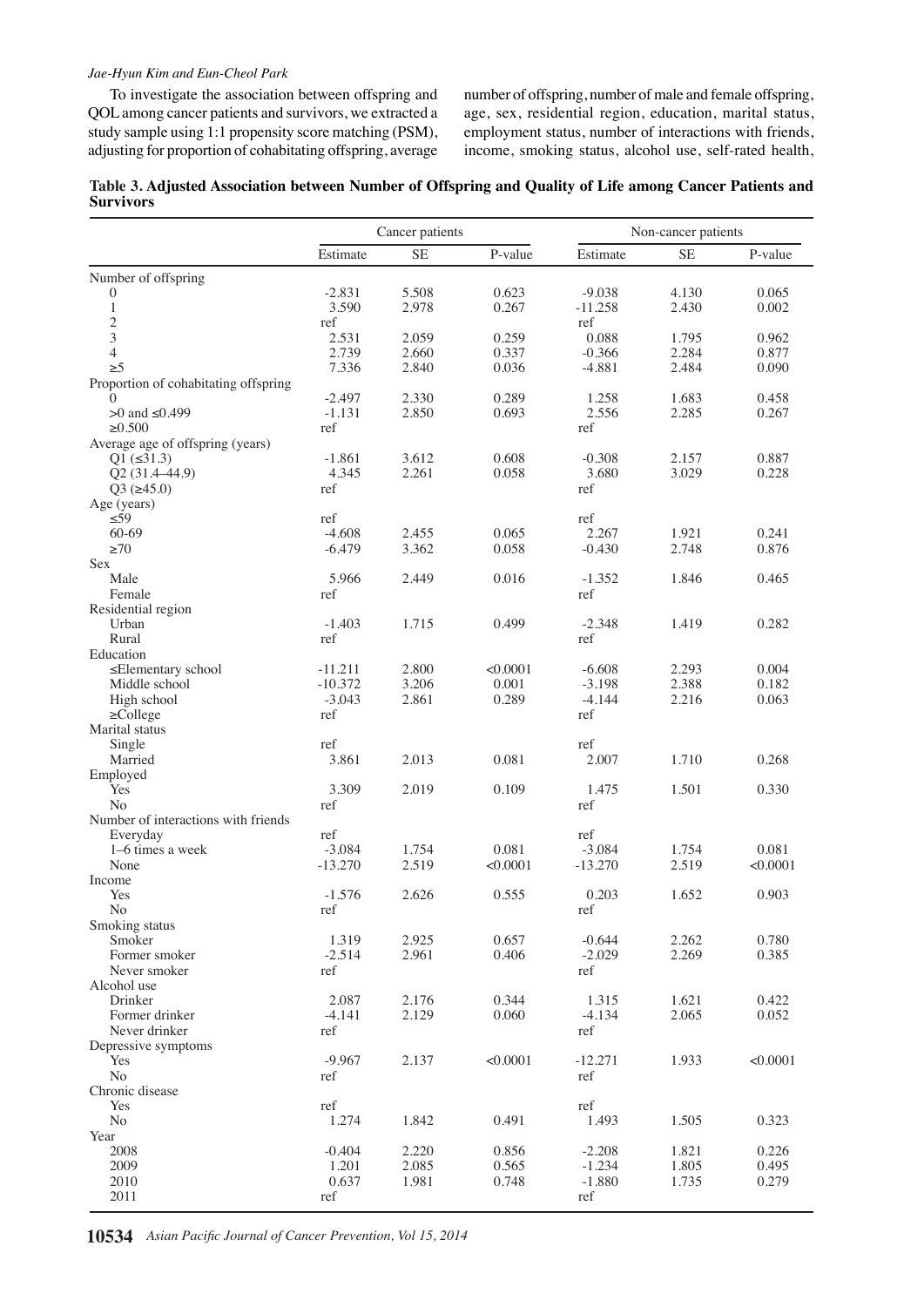depressive symptoms, and chronic disease. Of the 490 research subjects included 245 were cancer patients and survivors and 245 were non-cancer patients and survivors.

#### *Independent variables*

Number of offspring, our independent variable, was divided into five categories: 0, 1, 2, 3, 4, and 5 or more.

#### *Control variables*

The proportion of cohabitating offspring was the number of offspring living with the parent divided by the total number of offspring; it was divided into three categories:  $0, >0$  and ≤0.499, and ≥0.500. Average age of offspring was divided into three categories:  $Q1$  ( $\leq 31.3$ ) years), Q2 (31.4-44.9 years), and Q3 (≥45.0 years). We also included the number of male and female offspring as covariates.

Age groups were divided into three categories: ≤59, 60-69 and  $≥70$  years. Education status was divided into four categories: elementary school or less, middle school, high school, and college or more. Income status was divided into two categories, yes or no, and the number of interactions with friends was divided into three categories: every day, 1-6 times per week, or never. Employment status was divided into two categories: employed and unemployed. Self-rated health, depressive symptoms, daily life restrictions, and number of chronic disease were also included as covariates in our analyses.

#### *Dependent variables*

Subjective QOL records the respondent's current overall state on a vertical, visual analogue scale ranging from 0 (worst overall state) to 100 (best overall state), with endpoints labeled 'best imaginable overall state' and 'worst imaginable overall state.' A measure of general well being that includes physical functioning, role-physical, bodily pain, general health, vitality, social functioning, role-emotional, and mental health.

#### *Analytical approach and statistics*

Analysis of variance (ANOVA) and mixed models were used to investigate the association between offspring and QOL in cancer patients or survivors. For all analyses, the criterion for statistical significance was  $p \le 0.05$ ,

two-tailed. All analyses were conducted using the SAS statistical software package, version 9.2 (SAS Institute Inc., Cary, NC, USA).

#### *Propensity score matching*

PSM is a statistical matching technique that attempts to estimate the effect of a treatment, policy, or other intervention by accounting for covariates that predict whether or not a treatment is received. Propensity scores are used in observational studies to reduce bias.

A propensity score is the predicted probability of an outcome. It has been shown that a sample matched on propensity score will be similar for all covariates considered when computing the propensity score. Thus, matching on propensity score can reduce selection bias in an observational study. Here, the SAS LOGISTIC procedure was used to create propensity scores; we explain the matching macro used to create propensity score matched-pair samples.

SAS software allowed us to perform multivariate logistic regression with the LOGISTIC procedure. The PROC LOGISTIC options allow users to calculate and save the predicted probability of the dependent variable, or the propensity score, for each observation in the data set. This single score (between 0 and 1) represents the relationship between multiple characteristics and the dependent variable. In the case of an observational study, the dependent variable could be a treatment group. The propensity score would then be the predicted probability of receiving the treatment (Rosenbaum and Rubin, 1983).

#### **Results**

Table 1 lists the general characteristics of the 245 research samples at baseline, after PSM. Mean QOL was 43.3 (SD: 23.5) for those with zero offspring, 46.8 (SD: 29.2) for those with one child, and 55.6 (SD: 21.9) for those with five or more offspring (Table 2).

Table 3 shows the adjusted effect of number of offspring on QOL. For cancer patients with zero offspring, the QOL estimate was -2.831 lower (SE: 5.508, p-value: 0.623) than for those with two offspring, while for those with five or more offspring the estimate was 7.336 higher (SE: 2.840, p-value: 0.036). Table 4 shows the adjusted

**Table 4. Adjusted association between Number of Offspring and Quality of life among Cancer Patients and Controls**

|                            | Quality of life<br>Cancer patients |           |         | Non-cancer patients |           |         |  |
|----------------------------|------------------------------------|-----------|---------|---------------------|-----------|---------|--|
|                            | Estimate                           | <b>SE</b> | P-value | Estimate            | <b>SE</b> | P-value |  |
| Number of male offspring   |                                    |           |         |                     |           |         |  |
| $\mathbf{0}$               | ref                                |           |         | ref                 |           |         |  |
|                            | 1.058                              | 2.116     | 0.631   | 4.094               | 2.068     | 0.186   |  |
| $\overline{2}$             | 4.048                              | 2.369     | 0.126   | 3.582               | 2.330     | 0.264   |  |
| $\geq$ 3                   | 4.331                              | 2.923     | 0.177   | 7.979               | 2.703     | 0.098   |  |
| Number of female offspring |                                    |           |         |                     |           |         |  |
| $\mathbf{0}$               | ref                                |           |         | ref                 |           |         |  |
|                            | 1.071                              | 1.987     | 0.607   | 1.939               | 1.803     | 0.324   |  |
| $\overline{c}$             | $-4.055$                           | 2.149     | 0.101   | 4.176               | 1.870     | 0.067   |  |
| $\geq$ 3                   | 6.427                              | 2.670     | 0.047   | 1.215               | 2.321     | 0.620   |  |

Adjusted for proportion of cohabitating offspring, average age of offspring, age, sex, residential region, education, marital status, employment status, number of interactions with friends, income, smoking status, alcohol use, depressive symptoms, chronic disease,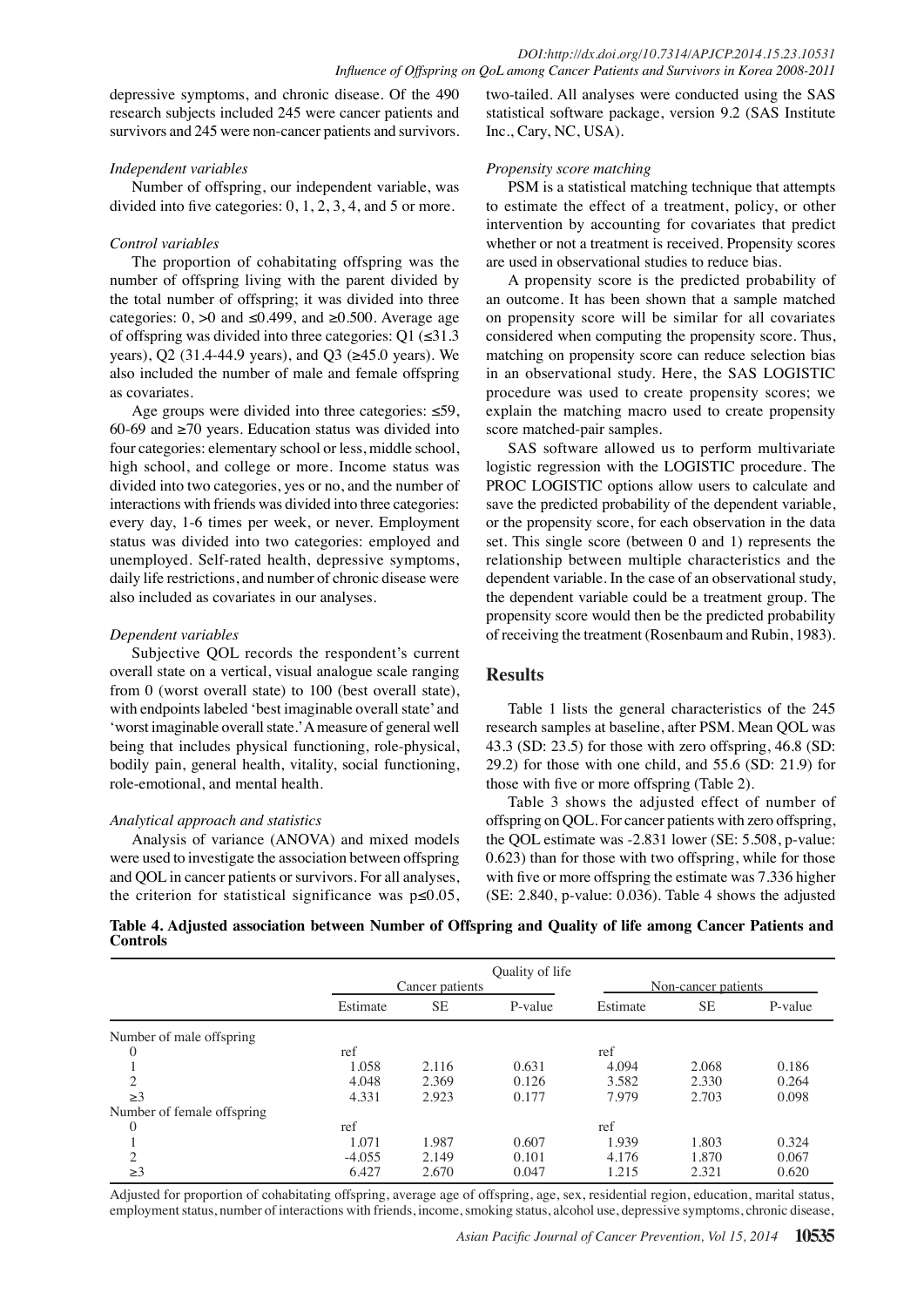#### *Jae-Hyun Kim and Eun-Cheol Park*

effect of offspring composition on QOL. For cancer patients and survivors with three or more female offspring, the QOL estimate was 6.427 higher (SE: 2.670, p-value: 0.047) than for those with zero female offspring.

#### **Discussion**

In this study, our primary purpose was to investigate the impact of offspring on QOL among cancer patients and survivors using longitudinal models to analyze a nationally representative sample of South Korean adults 45 years or older.

The associations were independent of other offspringrelated variables (proportion of cohabitating offspring, number of male offspring, number of female offspring, and average age of offspring), sociodemographic variables (age, sex, education, marital status, number of interactions with friends, income, and employment status), health risk behavior variables (smoking status and alcohol consumption), health status (depressive symptoms and number of chronic diseases), and year of KLoSA data survey.

QOL is difficult to define and varies among individuals. It has been argued that QOL is a uniquely personal perception. A previous study indicates that patients define QOL in different ways (Montazeri et al., 1996). For example, in that study, a significant proportion of patients defined QOL as health (42%), enjoyment of life (25%), and family life (24%), while the majority of the same individuals stated that a good QOL for themselves consisted of family life (58%), health (51%), and social life and leisure activities (43%). As in this previous study, we found family life has a relatively large effect on the QOL of patients with cancer.

Questions of QOL in cancer patients and survivors become increasingly important as long-term survival increases (Gotay and Muraoka, 1998; Carver et al., 2006). One common definition used in the literature is an 'individual's' perception of their position in life in the context of the culture and value system in which they live and in relation to their goals, expectations, and standards (WHO). Although QOL is generally regarded as a multidimensional concept (Cummins, 2005), QOL dimensions that have been identified from a family perspective have focused on emotional health, relationships, and an enjoyable/meaningful life (Pain et al., 1998).

The importance of family well-being has been stressed in the course of studying cancer (Sherwood et al., 2004). A highly malignant cancer will cause a state of crisis within the family (Salander, 1996; Wideheim et al., 2002), and the affliction limits the patient's capacity to carry out daily life activities, which increases the burden to the family (Wideheim et al., 2002).

Many previous studies (Evenson and Simon, 2005; Buber, 2008) on the association between offspring and health outcomes have identified relatively large, significant, and positive U-shaped effects. However, our results suggest that QOL in patients with cancer significantly increases with number of offspring, in contrast to what was observed in controls (Table 3). We

also found that as the number of female offspring increased among cancer patients and survivors, QOL increased.

This study has a number of strengths and limitations. One strength is that the participants in the survey are representative of the overall population. Because the sample size is large, the results can be generalized to South Korean adults aged 45 years or older.

Nevertheless, we do acknowledge possible sample bias. First, respondents' reports were subjective, so recall bias may exist. Second, personality characteristics are likely to be associated with QOL; failure to include them in our statistical models could lead to an exaggeration of the association of interest. Third, we did not measure the effect of multiple births because of a small sample size. Fourth, although we analyzed longitudinal data, the results could reflect reverse causality between QOL and number of offspring. Fifth, although severity of disease and survival rate at 5 years affect QOL in cancer patients and survivors, we did not adjust for these factors because of insufficient data. Finally, although some recent investigations have focused on QOL in infertile patients (Bolsoy et al., 2010; Aarts et al., 2011), we could not determine fertility status in this study.

In conclusions, this article provides evidence for an association between number of offspring and QOL in cancer patients and survivors. In contrast to a previous study performed in the general population, offspring are important for cancer patients and survivors. Further investigations are required to more precisely measure QOL in cancer patients and survivors; to achieve this, research into the best ways of measuring and assessing QOL in cancer patients and survivors must continue.

#### **Acknowledgements**

This study was supported by a grant from the National R&D Program for Cancer Control, Ministry of Health and Welfare, Republic of Korea (No. 1420230). The funding source had no role in the design and conduct of the study; collection, management, analysis, and interpretation of the data; or preparation, review, or approval of the manuscript. None of the authors have any conflicts of interest associated with this study.

#### **References**

- Aarts JW vEI, Boivin J, Nelen WL, Kremer JA, Verhaak CM (2011). Relationship between quality of life and distress in infertility: a validation study of the Dutch FertiQoL. *Hum Reprod*, **26**, 1112-8.
- Alptekin S, Gonullu G, Yucel I, Yaris F (2010). Characteristics and quality of life analysis of caregivers of cancer patients. *Med Oncol*, **27**, 607-17.
- Ashing-Giwa KT, Lim JW (2009). Examining the impact of socioeconomic status and socioecologic stress on physical and mental health quality of life among breast cancer survivors. *Oncol Nurs Forum*, **36**, 79-88.
- Benner P(1985). Quality of life: a phenomenological perspective on explanation, prediction, and understanding in nursing science. *ANS Adv Nurs Sci*, **8**, 1-14.
- Bolsoy N TA, Kavlak O, Sirin A (2010). Differences in quality of life between infertile women and men in Turkey. *J Obstet*